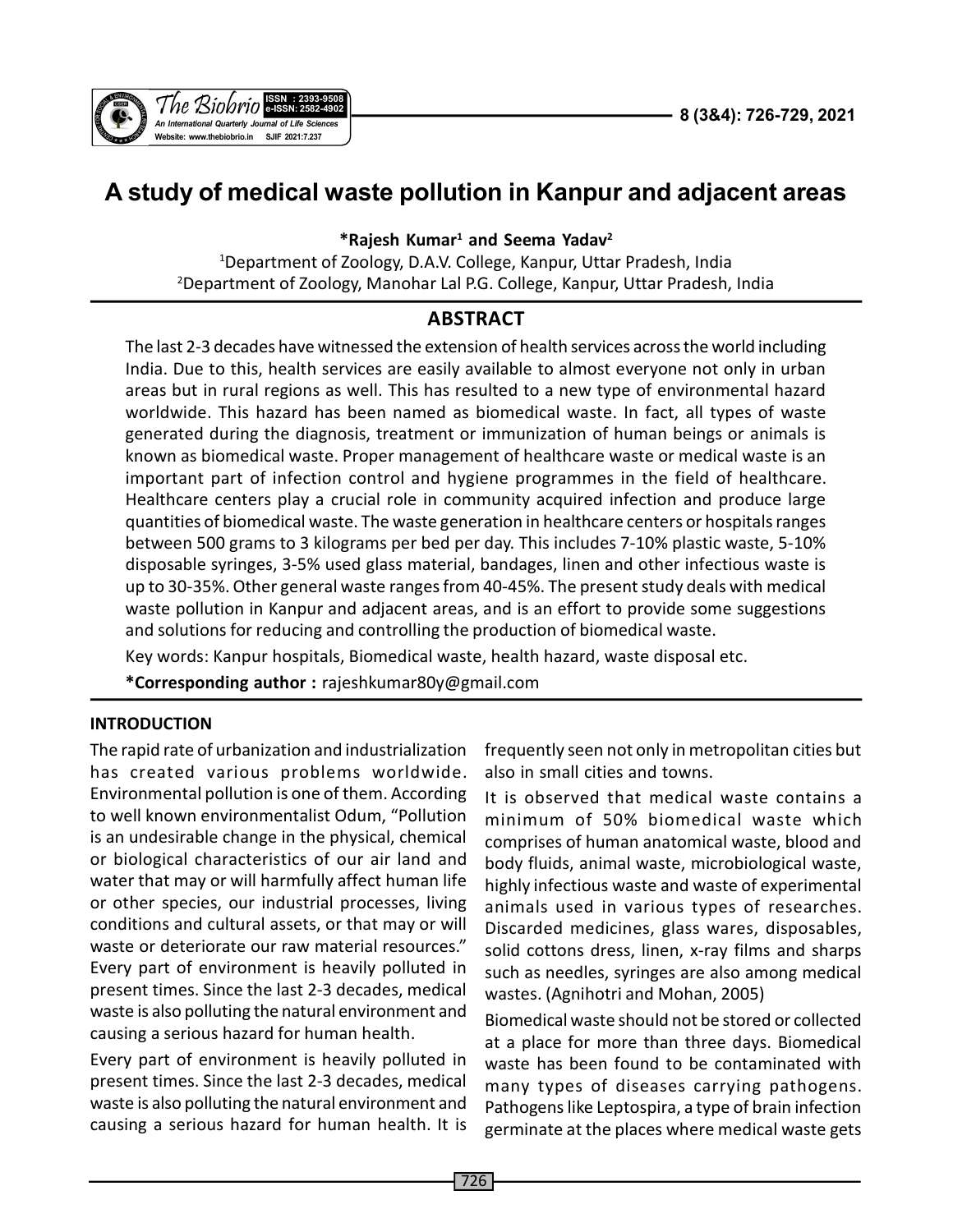mixed with household garbage. Lethal chemicals such as dioxin and furans are produced as a result of improper treatment of medical wastes. Exposure to cadmium has been associated with problems like lung cancer and kidney damage. Exposure to other heavy metals like mercury, lead and chromium are also toxic for health and environment. The present study highlights the problem of medical waste pollution in Kanpur and adjacent areas. (Agnihotri and Mohan, 2005)

Once popular as Manchester of the East and 'City of Industries', Kanpur is now facing the hazardous pollution of biomedical waste. Government and private hospitals, nursing homes, clinics and pathologies, X-ray and surgical centres are mainly responsible for hazardous biomedical pollution. The present study includes 50 government and private hospitals and nursing homes where most of them have no system for proper treatment of medical waste. At least, 20 tons of biomedical waste is produced daily in Kanpur, of which only 4-5 tons is treated appropriately while the rest of it is dumped with household and municipal garbage or burnt at open spaces. Thus, the problem of biomedical pollution needs an urgent attention to get proper rid off at Kanpur and adjacent areas.

#### **Sources of Medical Waste Pollution**

According to an analog, a bed in hospital produces 0.5-1 Kg of medical waste per day. One of the main reasons for its creation is improper disposal of untreated medical waste from government as well as private hospitals, nursing homes, clinics, dispensaries, pathologies, surgical centers etc. Such indiscriminate disposal poses a great risk for human health and environment. (Babu *et al*., 2009)

It is observed that medical waste comprises of about 50% biomedical waste which includes of human anatomical waste, blood and body fluids, animal waste, microbiological waste, highly infectious waste and waste of experimental animals used in various types of researches. Discarded medicines, glass wares, disposables, solid cottons dress, linen, x-ray films and sharps such as needles, syringes, liquid waste and waste

caused by slaughter houses are also considered as medical wastes. (Manzoor and Sharma, 2019)

### **Effects of Medical Waste Pollution**

Medical waste pollution affects nearly all aspects of environment negatively. The soil is polluted due to dumping at open spaces. Hazardous gases like Furans, Dioxins and vapours of heavy metals causes air pollution due to burning of medical waste. Water resources also get polluted after coming in contact with hazardous medical waste.

The biomedical waste should not be stored at any place fore more than 3 days. It contains several disease carrying pathogens like hepatitis, cancer, tuberculosis, AIDS etc. Pathogens like Leptospira, a type of brain infection germinates at the places where medical waste mixes with household garbage. (Ul Haque, 2006)

Lethal chemicals like Dioxins and Furans are produced as a result of improper treatment of medical wastes. Exposure of cadmium is associated with lung cancer and kidney damage. Vapours of other heavy metals like Mercury, Lead and Chromium are also toxic for health and environment. Blood and body fluids, waste organs and body parts as a result of surgical procedures and operations also create lethal infections if not treated appropriately. (WHO, 2011)

# **Problems related to unauthorized medical centres**

Like a number of other parts of the country, there are a large number of unregistered and non-licensed hospitals, medical centres and nursing homes are being run in Kanpur and adjacent areas. Because of corruption, lack of proper regulation and negligence at administration level, rules are never followed in such medical centres. Biomedical waste or other types of waste of such medical centres is either burnt in the open or dumped at garbage grounds. A large number of such medical centres established in Kanpur, Unnao, Fatehpur, Kannauj, Kanpur Dehat, Auraiya and other adjacent areas are producing and dumping huge heaps of medical waste all the year round.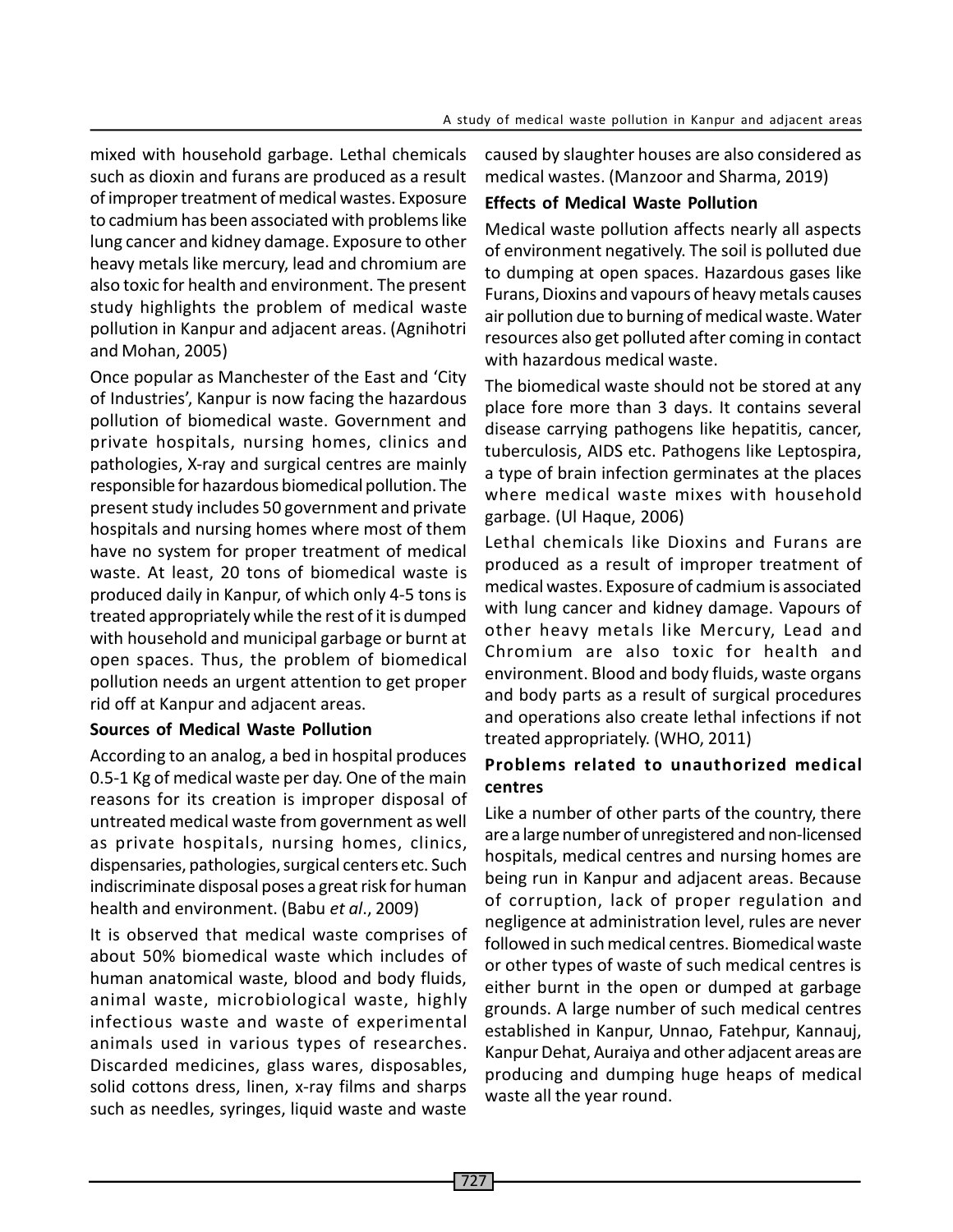Various medical centers of Kanpur collect their medical waste at a place and burn it in large quantities after collecting. Some of the medical centers and hospitals dump medical waste with household garbage which again creates the problem of medical pollution. According to a study, only 30-40% of the medical waste produced in Kanpur everyday is properly treated and the remaining 60-70% waste is either burnt in open or is not treated in appropriate ways. Thus, pollution created by biomedical waste is a huge problem today which needs an urgent attention so that the city can get rid off this environmental and health hazard.

#### **CONCLUSION**

Unscientific and improper management of biomedical waste is very harmful and risky for the people associated to medical profession and cleaning work as well as those residing in nearby areas as they stay directly in contact with the waste. Biomedical waste causes a lot of adverse effects on environment leading to a huge loss in the quality of air, water and soil. The quantities and proportions of different types of medical waste, their handling, treatment and disposal method have been inadequate throughout a number of studies. Harmful effects associated with poor management and shortcomings in the prevalent system have been identified by various researchers. The development of waste management plans, policies and protocols were recommended in various studies. However, establishing of treatment plants, running training programs of waste management for all healthcare workers was recommended.

Proper management of Bio-medical waste is a concern that has been recognized by both government agencies and Non government organizations. Several hazards and toxic materials containing medical waste should be disposed off with proper take and care. Inadequate and inefficient segregation and transportation system may cause severe problem to the society, hence implementing of protective measures and written policies is essential to reduce the risk of exposure to biomedical hazardous waste. In order to

accelerate the rate at which proper processing and management methods are designed, timely regulatory and legislative policies and procedures are needed.

To properly separate, process and isolate the waste, effective characterization is very important, which is a challenging task. Safe and effective management of bio-medical waste is not only a legal necessity but also a social responsibility. Lack of concern in persons working in that area, less motivation, awareness and cost factor are some of the problems faced in proper hospital waste management. Proper surveys of waste management procedures in various practice is also very much needed. There is apparent need for education as to the hazards associated with improper waste disposal. An effective communication strategy is imperative keeping in view the low awareness level among the different category of staff in health care establishments regarding biomedical waste management. One important direction for future research would be to project the flows of biomedical waste worldwide and quantitatively and qualitatively assess.

Several studies have been conducted regarding recycling of biomedical waste for producing energy and other useful products, but not sufficient work in this direction has been done at government level. By removing this flaw in our system, we can effectively reduce the health risk factor caused by biomedical waste and improve our environment.

#### **REFERENCES**

- Agnihotri, Nikhil and Mohan Narendra. 2005. A study of Medical Waste Pollution in Kanpur. In Proceedings of International Conferences on Sustainable Development and Resource Utilization: *Current Trends and Perspectives, University of Rajasthan, Jaipur,* Nov. 23-25, p.38.
- Babu, R.B., Parande A.K., Rajalakshmi R. Suriyakala P. and Volga M. 2009. Management of Biomedical Waste in India and Other Countries: A Review. *J. Int. Environmental Application and Science*. 4(1): 65-78.